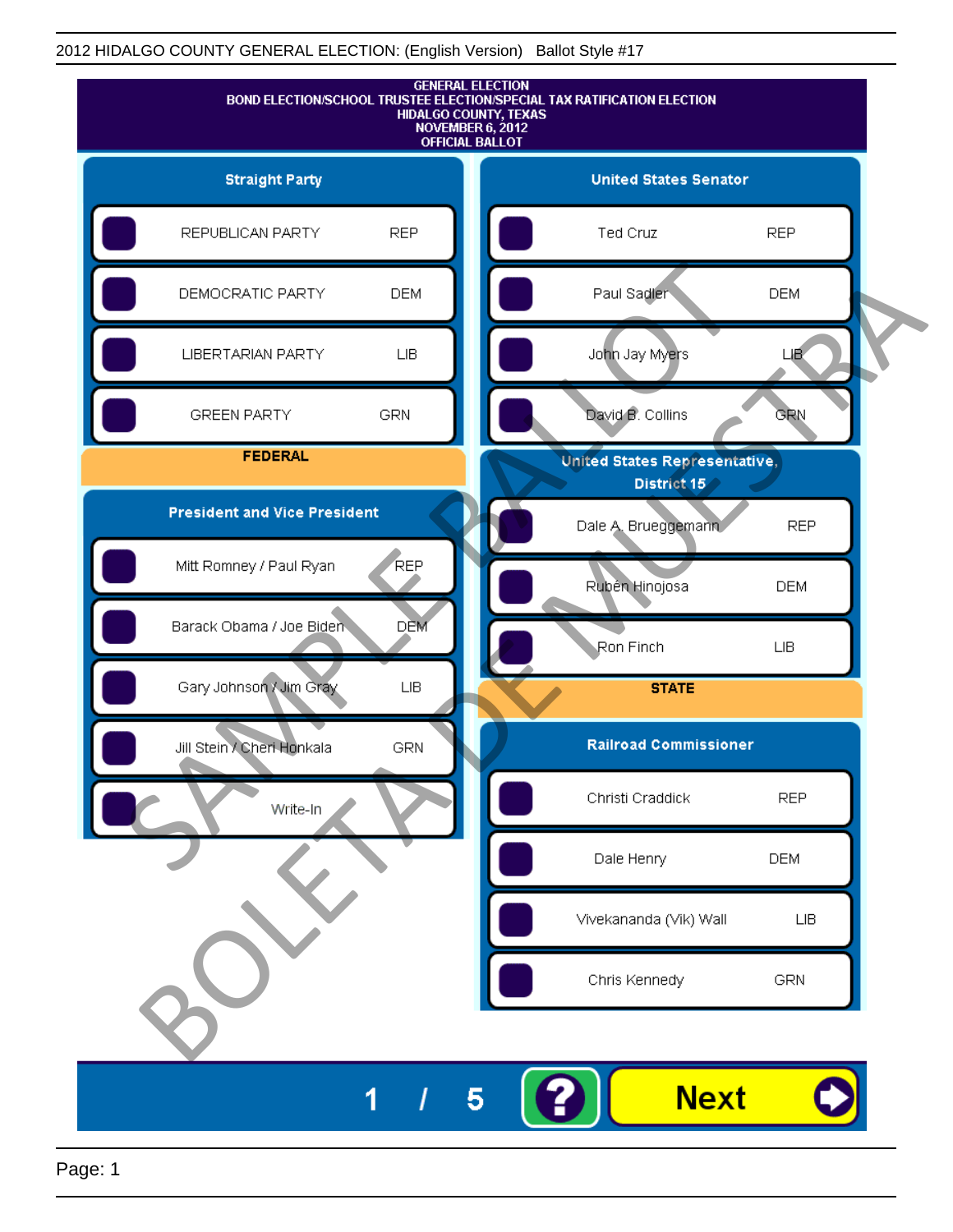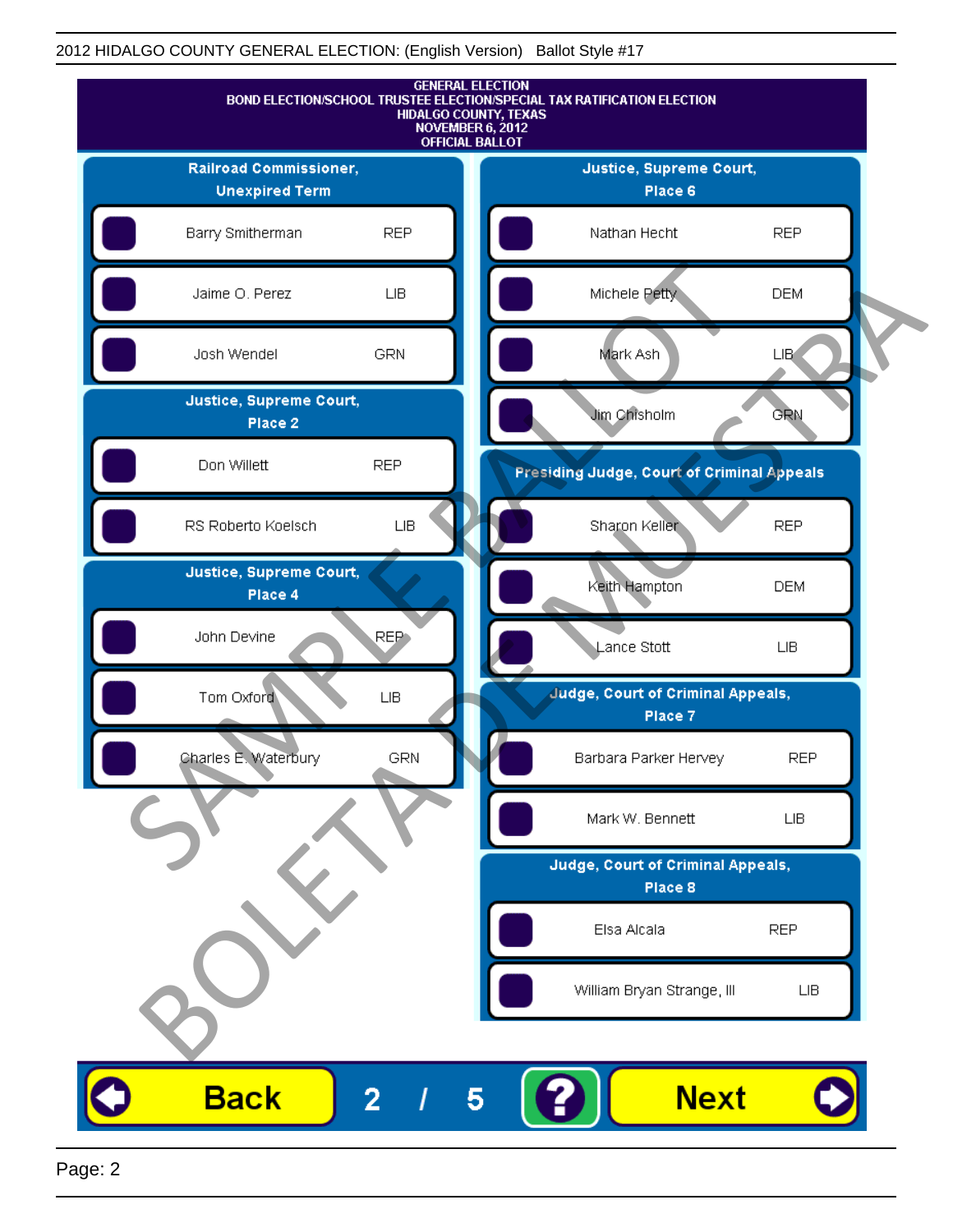

Page: 3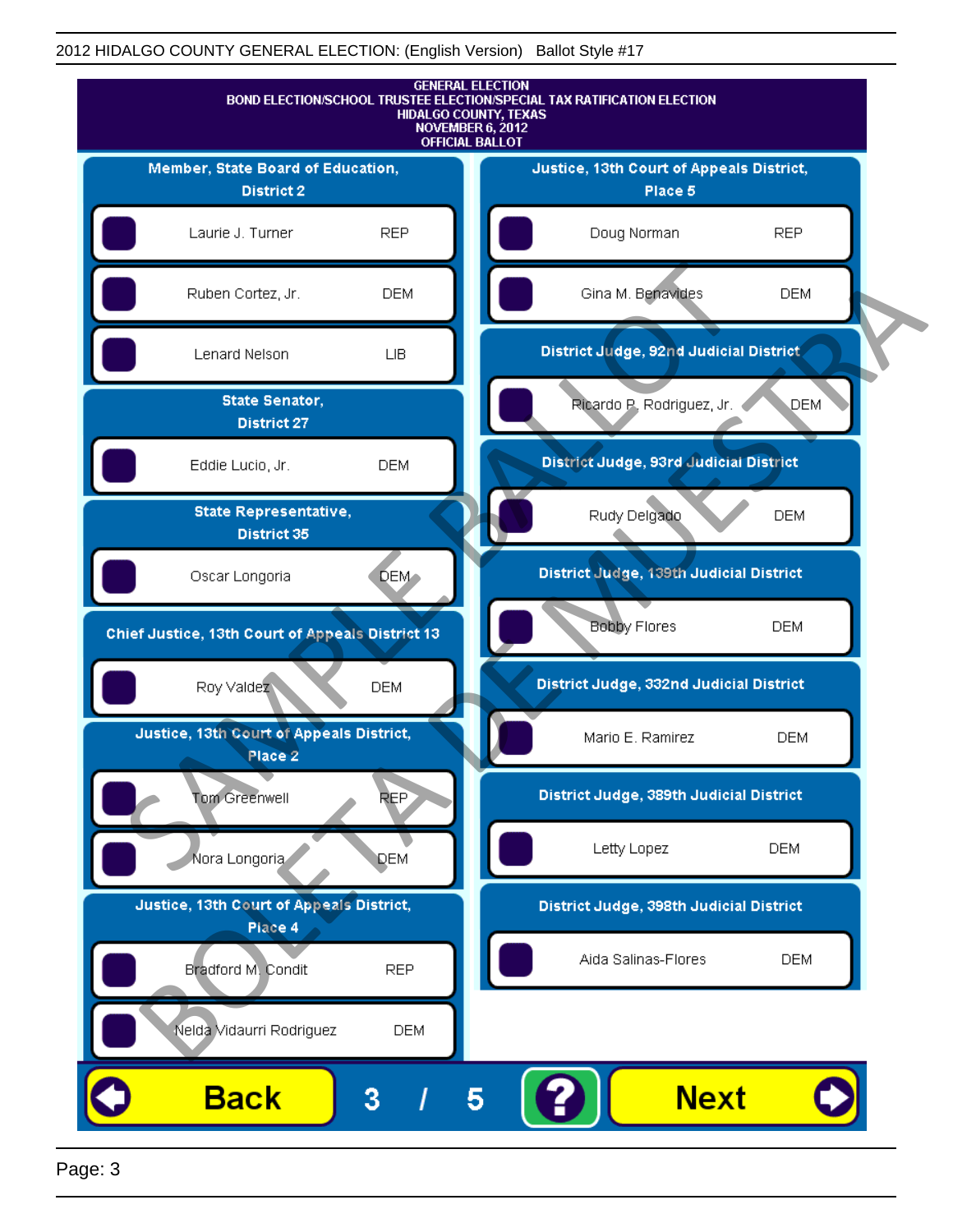| <b>GENERAL ELECTION</b><br>BOND ELECTION/SCHOOL TRUSTEE ELECTION/SPECIAL TAX RATIFICATION ELECTION<br>HIDALGO COUNTY, TEXAS<br>NOVEMBER 6, 2012<br><b>OFFICIAL BALLOT</b>         |            |                                       |  |
|-----------------------------------------------------------------------------------------------------------------------------------------------------------------------------------|------------|---------------------------------------|--|
| District Judge, 430th Judicial District                                                                                                                                           |            | LA VILLA INDEPENDENT SCHOOL DISTRICT  |  |
| Israel Ramon, Jr.                                                                                                                                                                 | <b>DEM</b> | <b>School Trustee,</b><br>Place No. 1 |  |
| District Judge, 449th Judicial District                                                                                                                                           |            | Mark Romero                           |  |
| Jesse Contreras                                                                                                                                                                   | <b>DEM</b> | David Palomin Sr.                     |  |
| <b>COUNTY</b>                                                                                                                                                                     |            | <b>School Trustee,</b><br>Place No. 2 |  |
| <b>Sheriff</b>                                                                                                                                                                    |            | Benjamin "Benny" Perez                |  |
| Robert Caples                                                                                                                                                                     | <b>REP</b> | Esteban Garcia Jr.                    |  |
| Guadalupe "Lupe" Trevino                                                                                                                                                          | <b>DEM</b> | <b>School Trustee,</b><br>Place No. 3 |  |
| HIDALGO COUNTY DRAINAGE DISTRICT NUMBER ONE                                                                                                                                       |            | Javier "J.R." Garza                   |  |
| <b>BOND ELECTION</b>                                                                                                                                                              |            | Juan Garza Jr                         |  |
| THE ISSUANCE OF \$184,000,000.00 IN BONDS AND THE<br>LEVYING OF THE TAX IN PAYMENT THEREOF FOR<br><b>IMPROVEMENTS TO THE DRAINAGE DISTRICT'S STORM</b><br><b>DRAINAGE SYSTEM?</b> |            | <b>School Trustee,</b><br>Place No. 4 |  |
| <b>FOR</b>                                                                                                                                                                        |            | Gilberto M Hinojosa                   |  |
| <b>AGAINST</b>                                                                                                                                                                    |            |                                       |  |
|                                                                                                                                                                                   |            |                                       |  |
| <b>Back</b>                                                                                                                                                                       | 4          | <b>Next</b><br>5                      |  |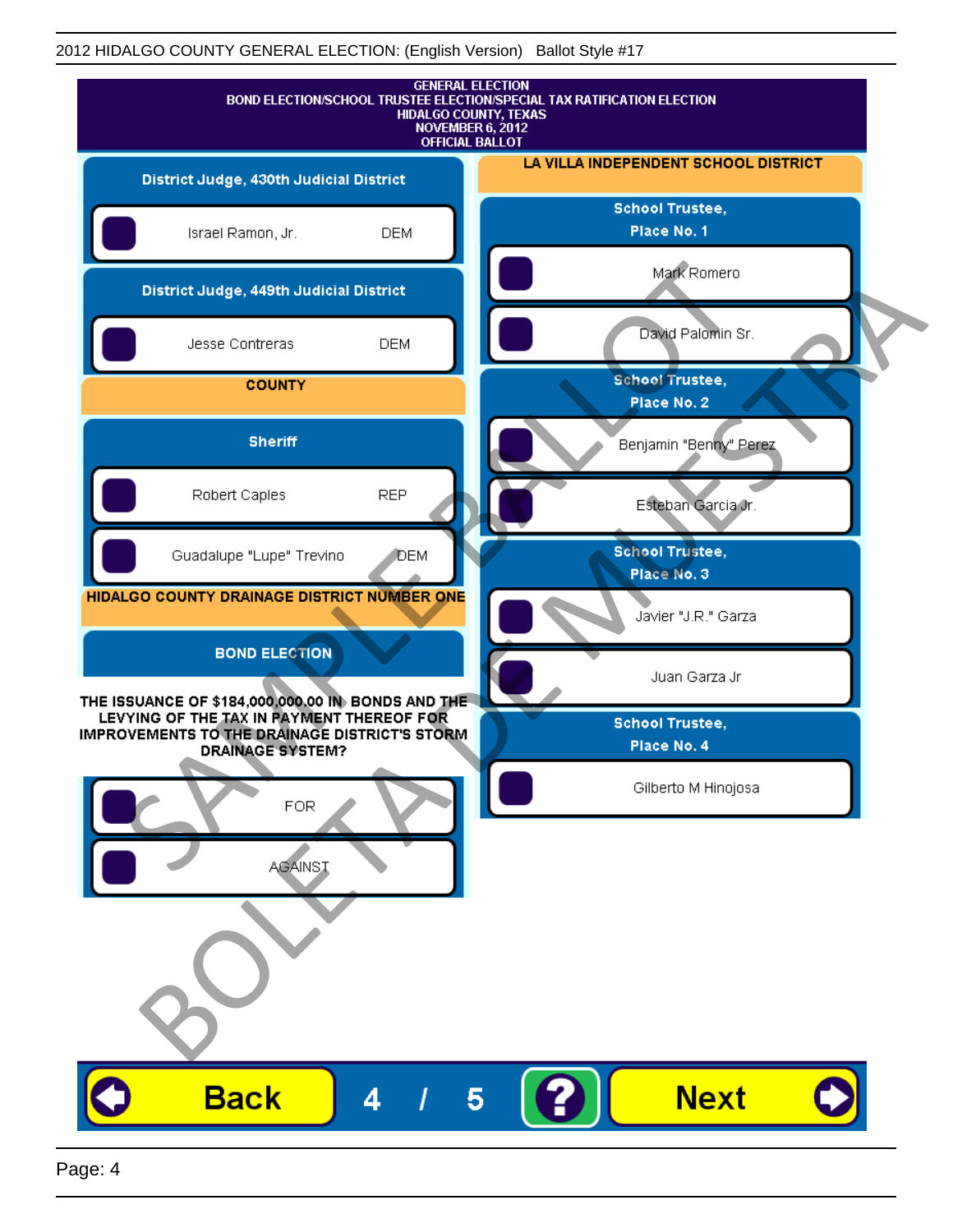| <b>GENERAL ELECTION</b><br>BOND ELECTION/SCHOOL TRUSTEE ELECTION/SPECIAL TAX RATIFICATION ELECTION<br><b>HIDALGO COUNTY, TEXAS</b><br><b>NOVEMBER 6, 2012</b><br><b>OFFICIAL BALLOT</b> |                                                                                                      |  |  |
|-----------------------------------------------------------------------------------------------------------------------------------------------------------------------------------------|------------------------------------------------------------------------------------------------------|--|--|
| <b>PROPOSITION</b>                                                                                                                                                                      | UNOPPOSED CANDIDATES DECLARED ELECTED                                                                |  |  |
| Approving the ad valorem tax rate of \$1.44 per \$100                                                                                                                                   | Judge, County Court at Law No. 7<br>Sergio Valdez (DEM)                                              |  |  |
| valuation in La Villa Independent School District for<br>the current year, a rate that is \$0.1362 higher per \$100<br>valuation than the school district rollback tax rate.            | <b>County Tax Assessor-Collector</b><br>Pablo "Paul" Villagreal, Jr. (DEM)                           |  |  |
| <b>FOR</b>                                                                                                                                                                              | County Commissioner, Precinct No. 1<br>A.C. Cuellar Jr. (DEM)<br>County Commissioner, Precinct No. 3 |  |  |
| <b>AGAINST</b>                                                                                                                                                                          | Joe M. Flores (DEM)<br>Justice of the Peace, Precinct No. 1 Place 1<br>Gilberto Saenz (DEM)          |  |  |
|                                                                                                                                                                                         | Justice of the Peace, Precinct No. 2 Place 1<br>Robert M. "Bobby" Contreras (DEM)                    |  |  |
|                                                                                                                                                                                         | Justice of the Peace, Precinct No. 3 Place 1<br>Luis J. Garza (DEM)                                  |  |  |
|                                                                                                                                                                                         | Justice of the Peace Precinct, No. 4 Place 1<br>Charlie Espingza (DEM)                               |  |  |
|                                                                                                                                                                                         | Constable, Precinct No. 1<br>Celestino Avila Jr. (DEM)                                               |  |  |
|                                                                                                                                                                                         | Constable, Precinct No. 2<br>Martin "Marty" Cantú (DEM)<br>Constable, Precinct No. 3                 |  |  |
|                                                                                                                                                                                         | Lazaro "Larry" Gallardo Jr. (DEM)<br>Constable, Precinct No. 4                                       |  |  |
|                                                                                                                                                                                         | J.E. "Eddie" Guerra (DEM)                                                                            |  |  |
|                                                                                                                                                                                         |                                                                                                      |  |  |
|                                                                                                                                                                                         |                                                                                                      |  |  |
|                                                                                                                                                                                         |                                                                                                      |  |  |
|                                                                                                                                                                                         |                                                                                                      |  |  |
|                                                                                                                                                                                         |                                                                                                      |  |  |
| <b>Back</b><br>5                                                                                                                                                                        | <b>Review</b><br>5                                                                                   |  |  |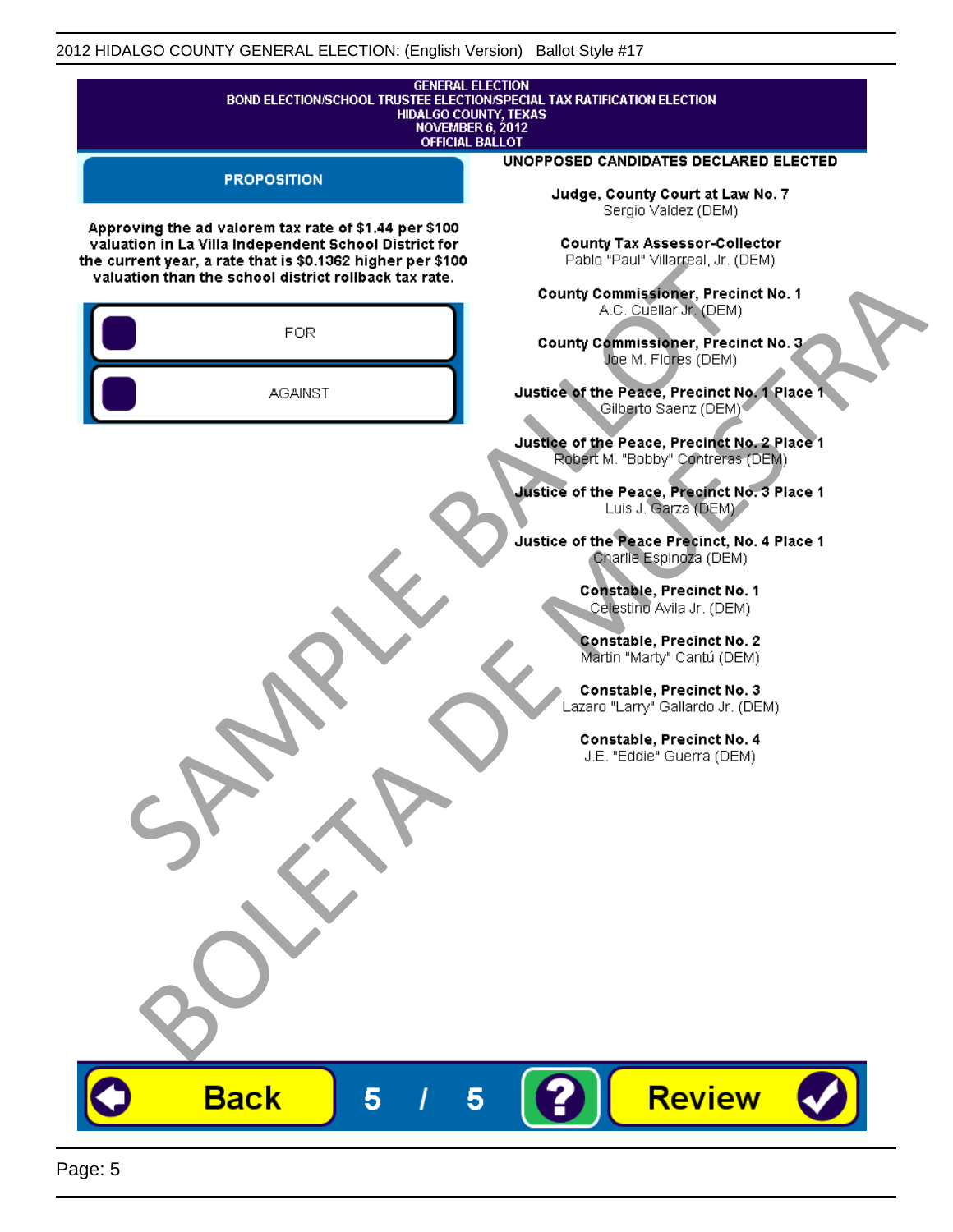Press the candidate name or contest title to return to a contest.

Vote button will light up when

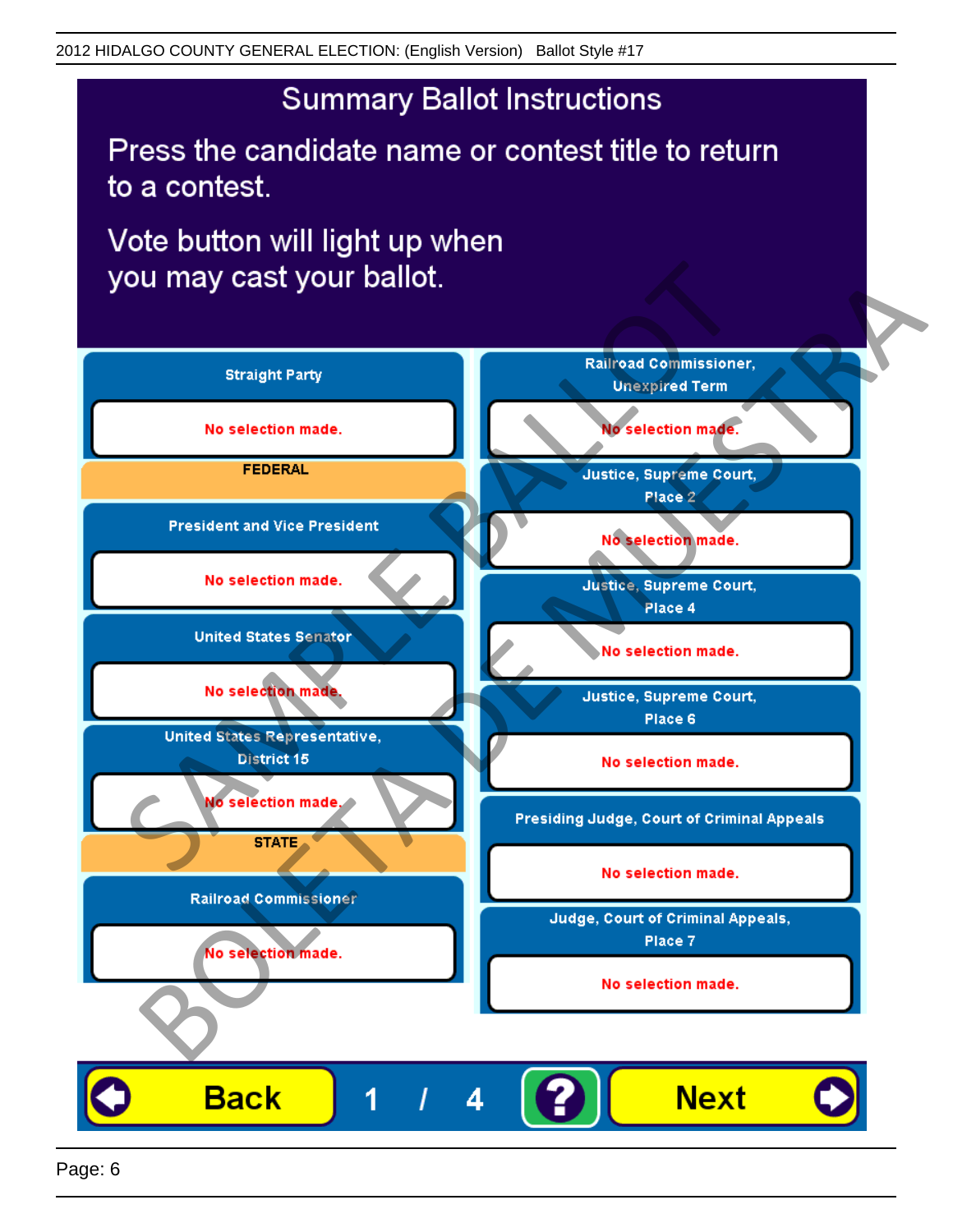Press the candidate name or contest title to return to a contest.

Vote button will light up when



Page: 7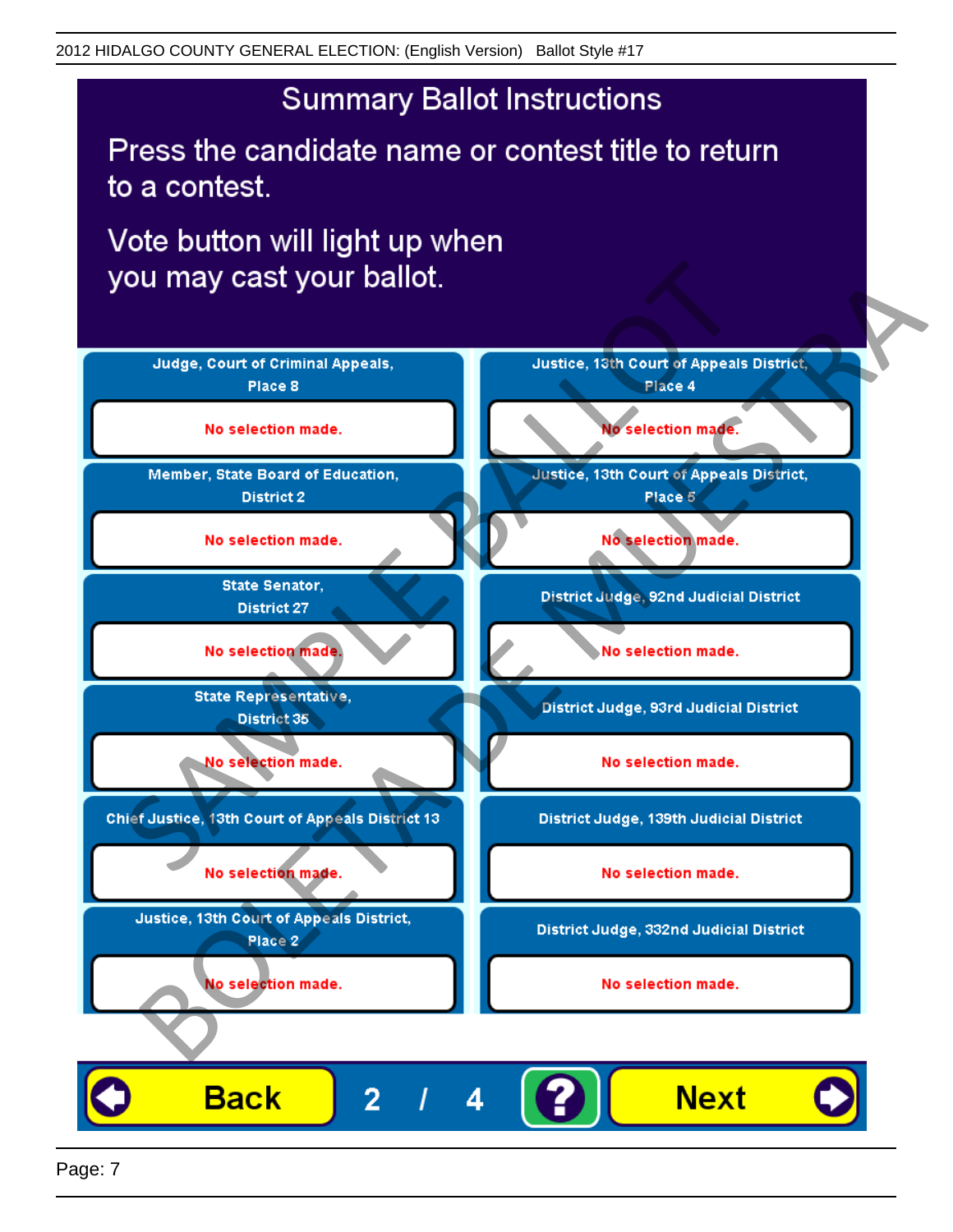Press the candidate name or contest title to return to a contest.

Vote button will light up when